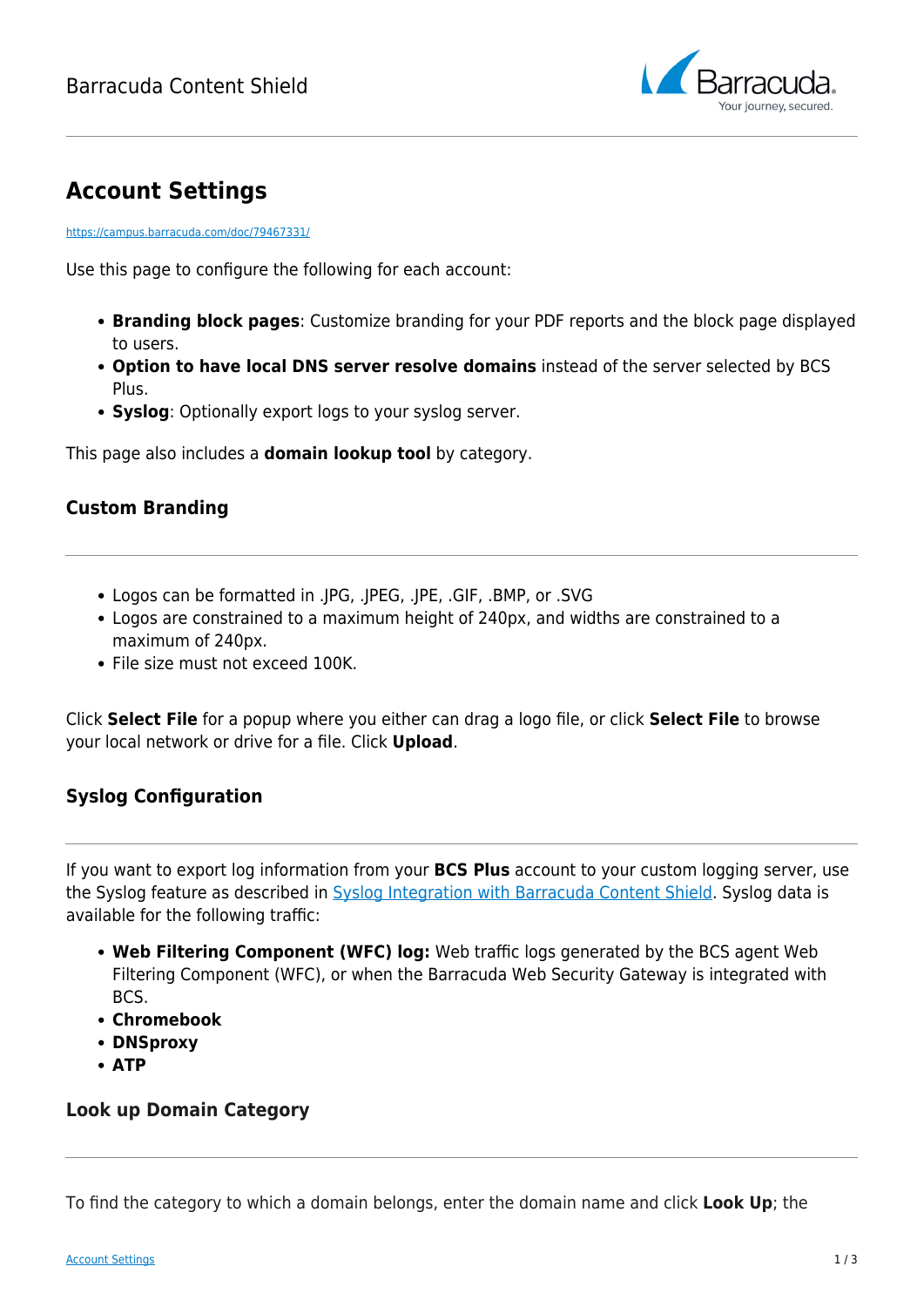

category is returned under **Category Name**. In this example, the domain portofmokha.com is shown to be in the Dining or Gourmet category.

| Look for Domain Category<br>Domain Lookup |                |  |
|-------------------------------------------|----------------|--|
| portofmokha.com                           | <b>LOOK UP</b> |  |
|                                           |                |  |
| <b>Category Name</b>                      |                |  |
| Dining or Gourmet                         |                |  |

#### **Re-categorize a Domain by Category**

Use this feature to request re-categorizing a domain; i.e. reassigning it to a different category. Type the domain name in the **Domain** field, and the click the drop-down to select the new category for that domain. After you confirm and submit your request, the page will display the message Your request for recategorization is submitted. **This does not necessarily mean the domain will be recategorized.**

#### **Time Zone**

To set the time zone, see [How to Set the Time Zone.](http://campus.barracuda.com/doc/94541058/)